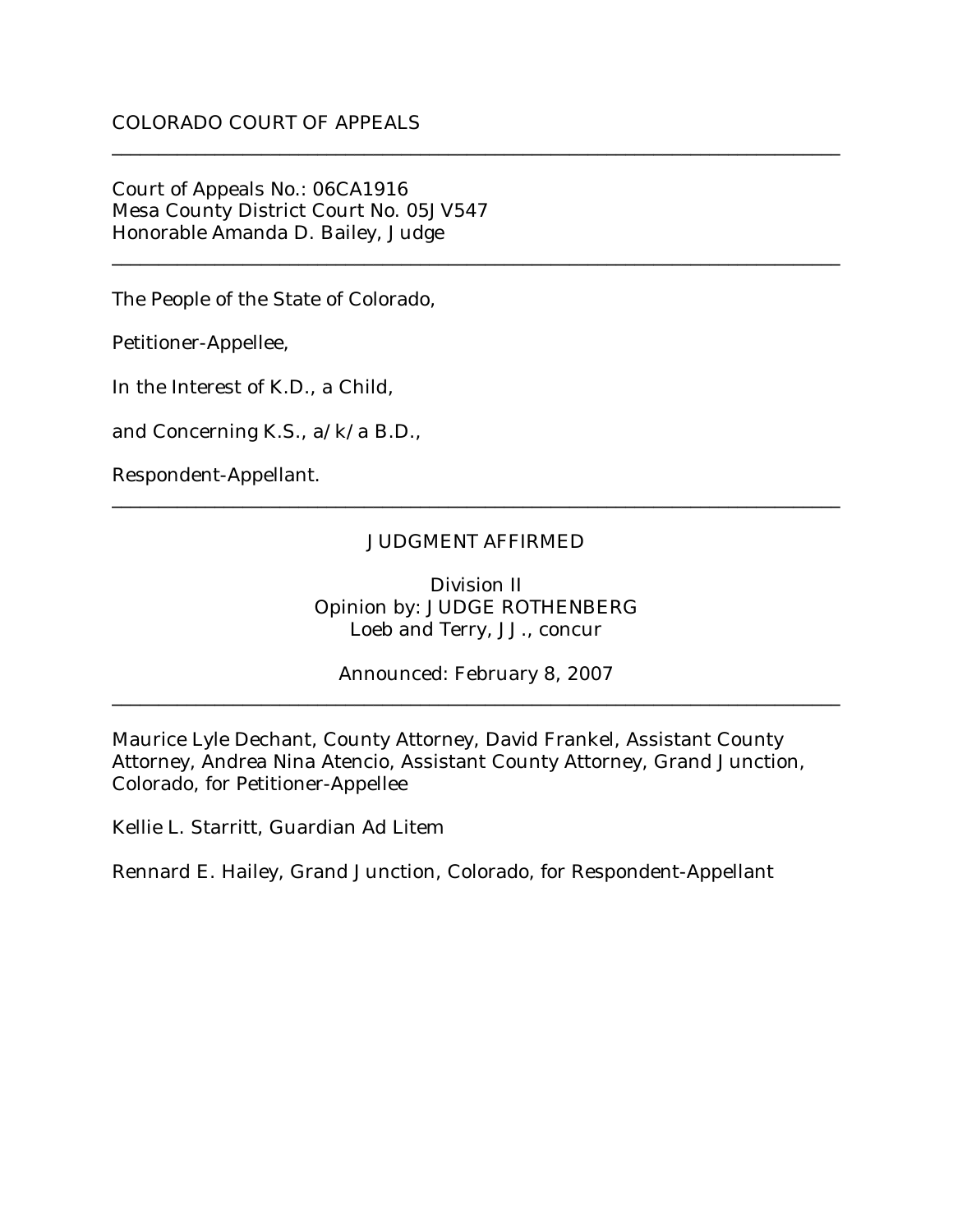K.S. (father) appeals from the judgment terminating his parent-child legal relationship with his son, K.D. We affirm.

In 2001, K.D. was removed from his parents' care by the Mesa County Department of Human Services (the department) because the parents had neglected him, had used drugs, and had engaged in domestic violence. In 2004, he was removed again because both of his parents were incarcerated. However, after both of these removals, the parents completed their treatment plans, and K.D. was returned to their care.

In 2005, father was arrested again, and the mother was incarcerated. Accordingly, the department removed K.D. again from his parents' care and filed the petition on his behalf in this case. The mother's parental rights to K.D. were eventually terminated, and she is not a party to this appeal.

Because father asserted he is Native American, the court instructed the department to notify the Citizen Potawatomi Nation (the CPN) that dependency proceedings had begun. The CPN intervened and did not object to the child's being adjudicated as dependent and neglected. The CPN also requested that the court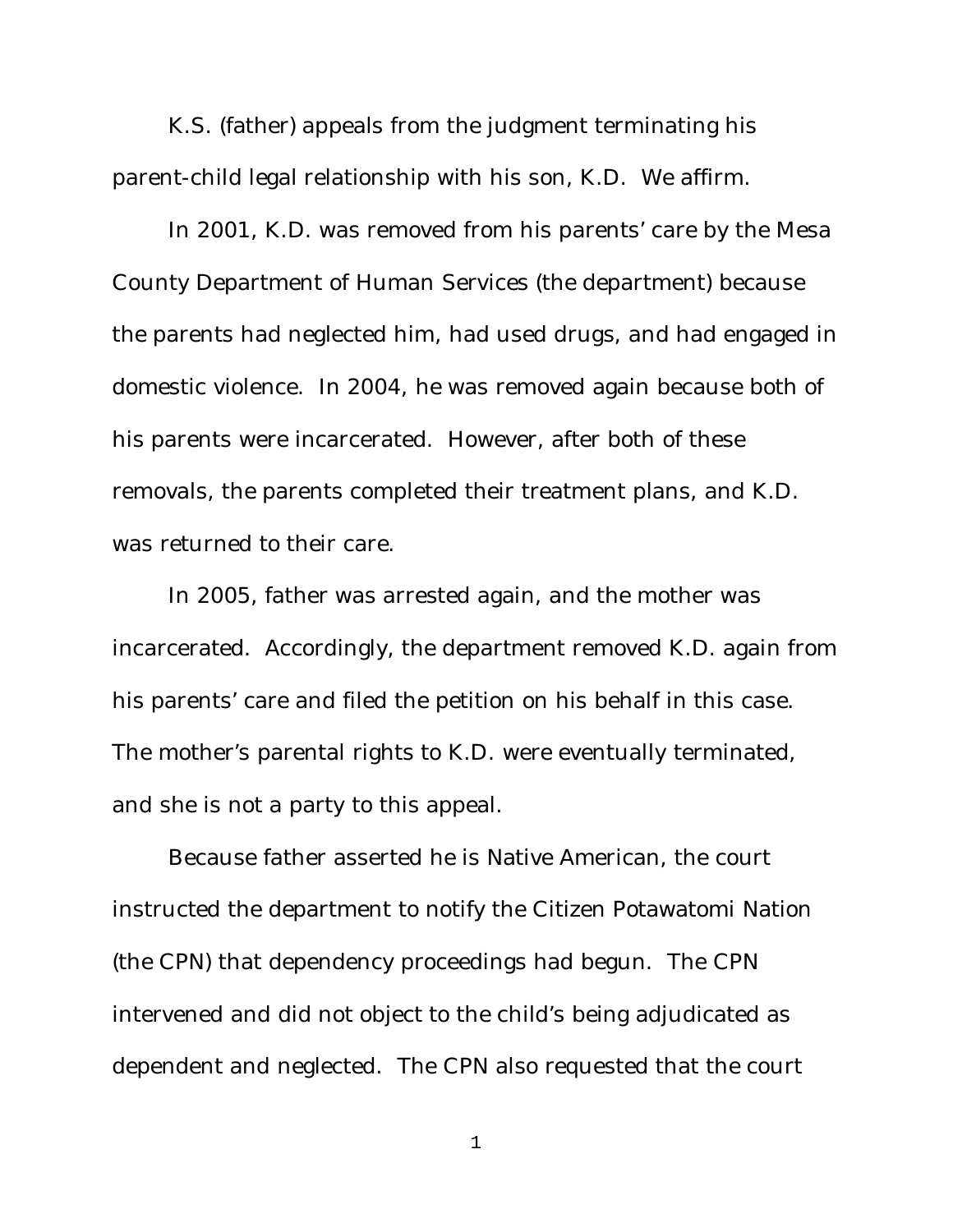not offer father another treatment plan, despite his past completion of treatment, because he continued to place K.D. at risk.

The department then filed a motion, pursuant to §§ 19-3- 508(1)(e)(I) and 19-3-604(1)(b), C.R.S. 2006, asserting that no appropriate treatment plan could be devised for father because he suffered from an emotional illness. The department also sought termination of father's parental rights. Following a hearing, the court granted the motion.

I.

Father contends the trial court erred in finding that "active efforts" were made to provide remedial services and rehabilitative programs designed to prevent the breakup of the Indian family and that these efforts had proved to be unsuccessful, as required by the Indian Child Welfare Act of 1978, 25 U.S.C. § 1901, et seq. (2000)(ICWA). Father maintains that 25 U.S.C. § 1912(d) mandates that the court provide him with a treatment plan in the instant proceedings to satisfy the "active efforts" requirement of the statute. We are not persuaded.

Pursuant to 25 U.S.C. § 1912(d), any party seeking to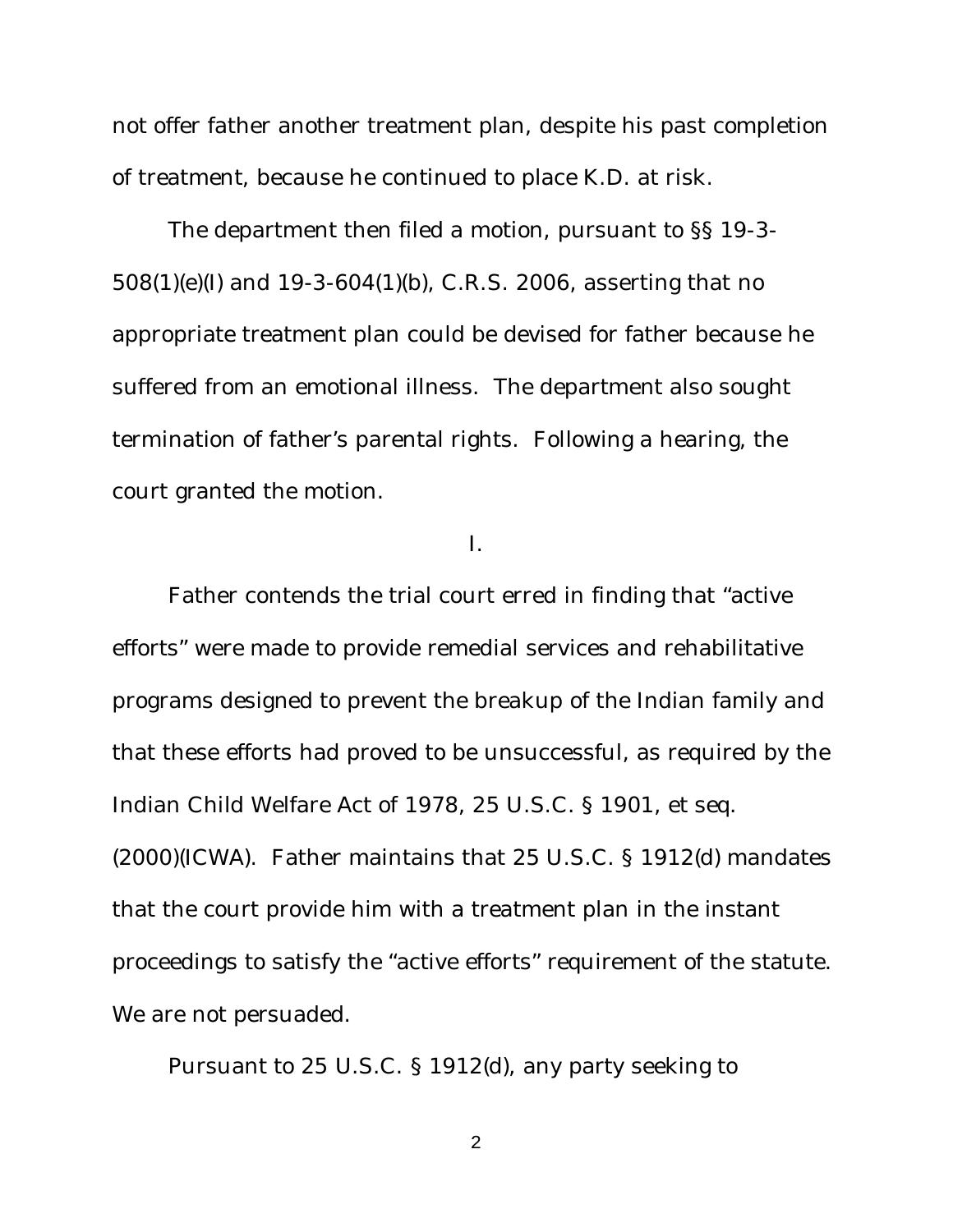terminate parental rights to an Indian child "shall satisfy the court that active efforts have been made to provide remedial services and rehabilitative programs designed to prevent the breakup of the Indian family and that these efforts have proved unsuccessful." "Active efforts" are equivalent to reasonable efforts to provide or offer a treatment plan in a non-ICWA case and must be tailored to the circumstances of the case. In re Adoption of Hannah S., 142 Cal. App. 4th 988, 48 Cal. Rptr. 3d 605 (2006).

A denial of services is not inconsistent with the "active efforts" requirement of the ICWA "if it is clear that past efforts have met with no success." In re Adoption of Hannah S., supra, 142 Cal. App. 4th at 998, 48 Cal. Rptr. 3d at 612. Although the state must make "active efforts" under the ICWA, it need not "persist with futile efforts." People in Interest of J.S.B., 691 N.W.2d 611, 621 (S.D. 2005); see also People in Interest of P.B., 371 N.W.2d 366, 372 (S.D. 1985)(a social services department is not charged with the duty of persisting in efforts that "can only be destined for failure").

Contrary to father's arguments, we conclude the "active efforts" required by 25 U.S.C. § 1912(d) need not be part of a treatment plan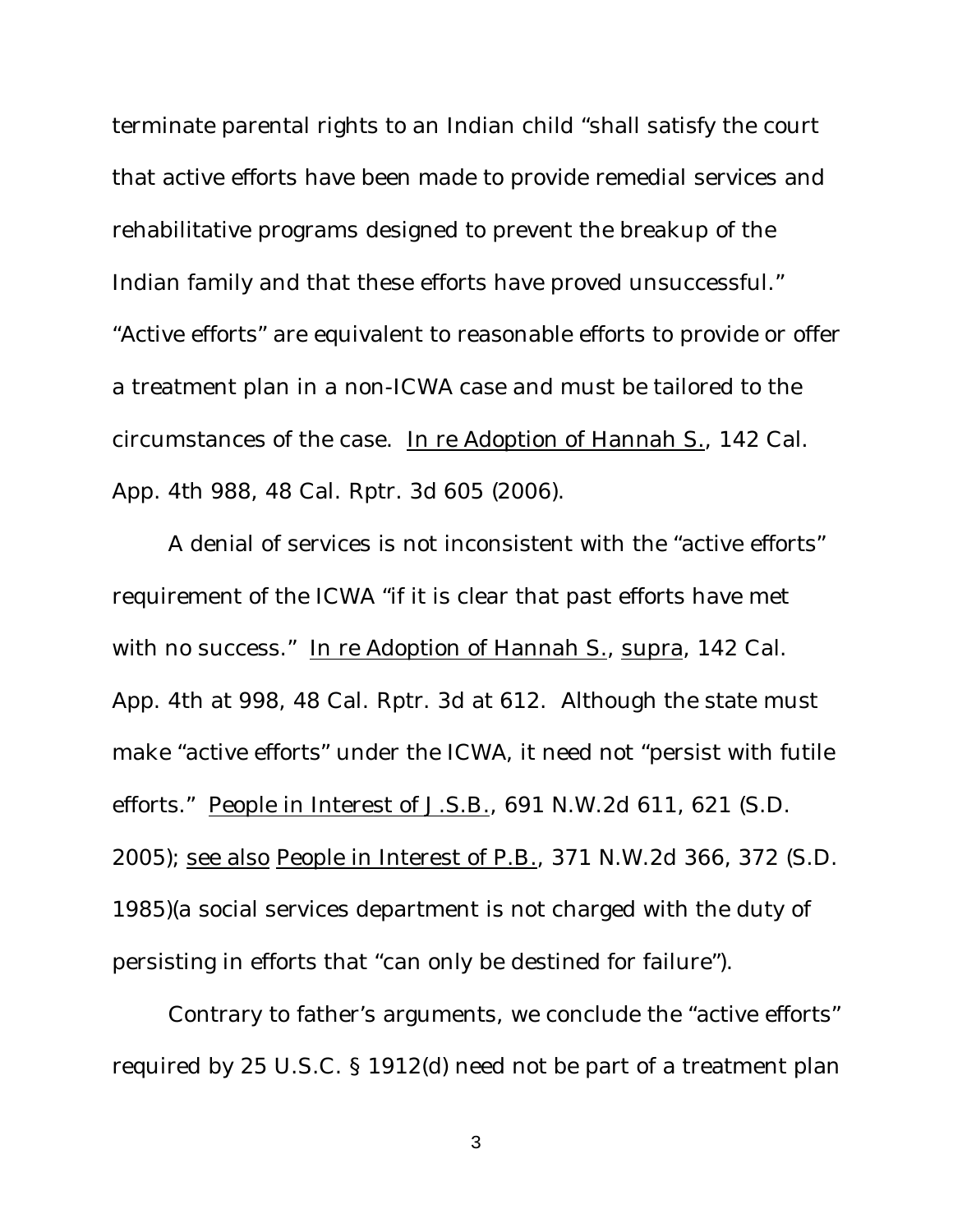offered as part of the current dependency proceedings. A department may engage in "active efforts" by providing formal or informal efforts to remedy a parent's deficiencies before dependency proceedings begin. See People in Interest of P.B., supra (voluntary services program is sufficient to comply with ICWA's requirement of "active efforts").

In other words, the court may terminate parental rights without offering additional services when a social services department has expended substantial, but unsuccessful, efforts over several years to prevent the breakup of the family, and there is no reason to believe additional treatment would prevent the termination of parental rights. E.A. v. State Div. of Family & Youth Servs., 46 P.3d 986 (Alaska 2002); see also People in Interest of J.S.B., supra (court could terminate parental rights without additional services when a social services department has worked with a family for several years, the child had been removed from parental custody three times because of substance abuse related neglect, and the parents continued to use drugs).

Here, the court found, with record support, that "active efforts"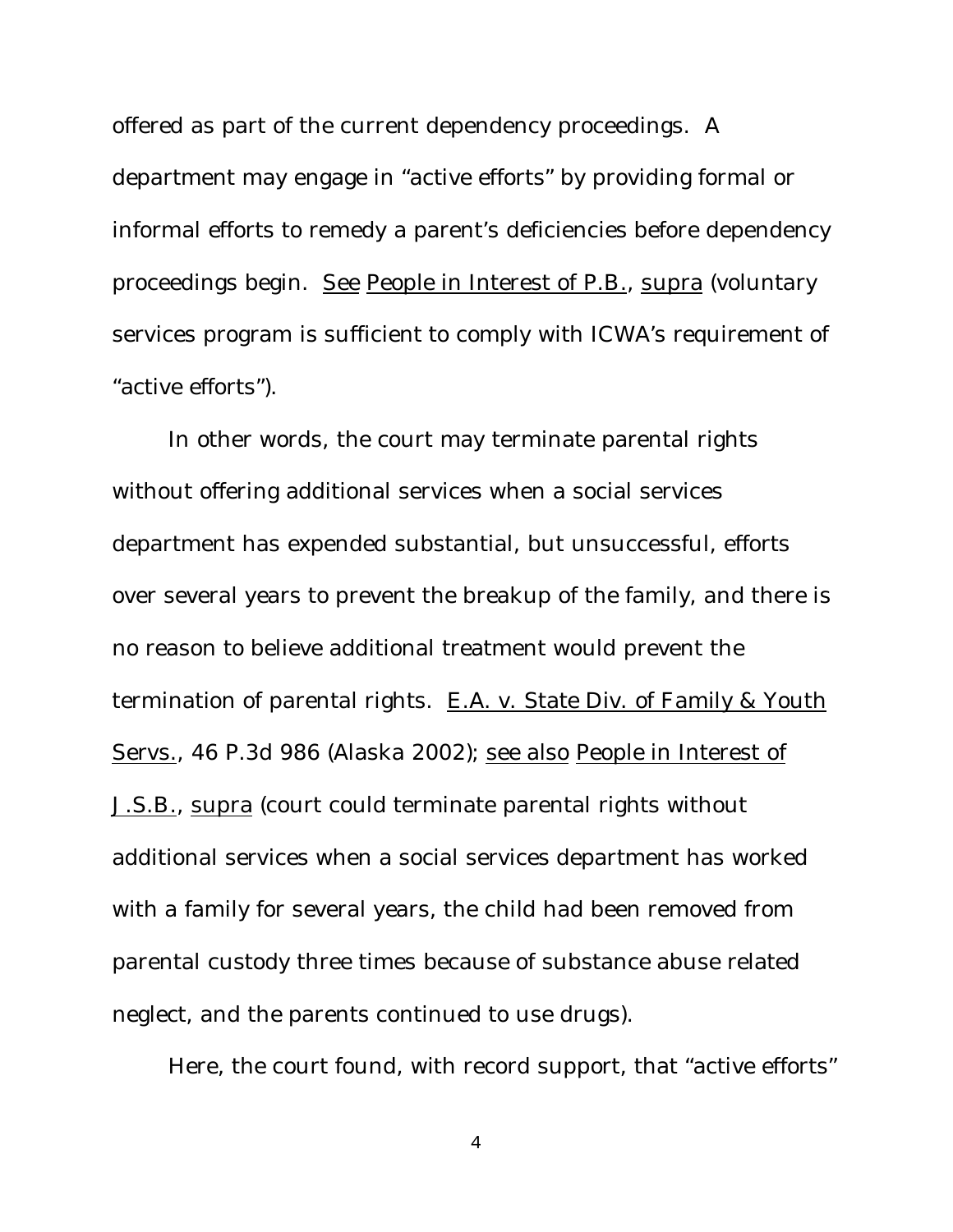were made because of the extensive services provided to father by the department during the previous two dependency cases. The caseworker testified at the hearing that she had created treatment plans for the family during the prior two dependency proceedings that were approved by the court; that previous treatment plans had required father to treat his drug problem, to have his mental health assessed and treated, to address his issues with domestic violence, to remain law-abiding, and to maintain a stable home; that it was an "exercise in futility" to offer another treatment plan; and that it was not in K.D.'s best interests for father to attempt another treatment plan.

There was also evidence that father had been evaluated twice for substance abuse and had received parenting and domestic violence assessments, and that the department had offered the family every available service to complete these plans.

The CPN representative urged the court not to offer father another treatment plan because of the family's history and K.D.'s repeated removal from the home. The representative also testified that "active efforts" had been provided to this family more than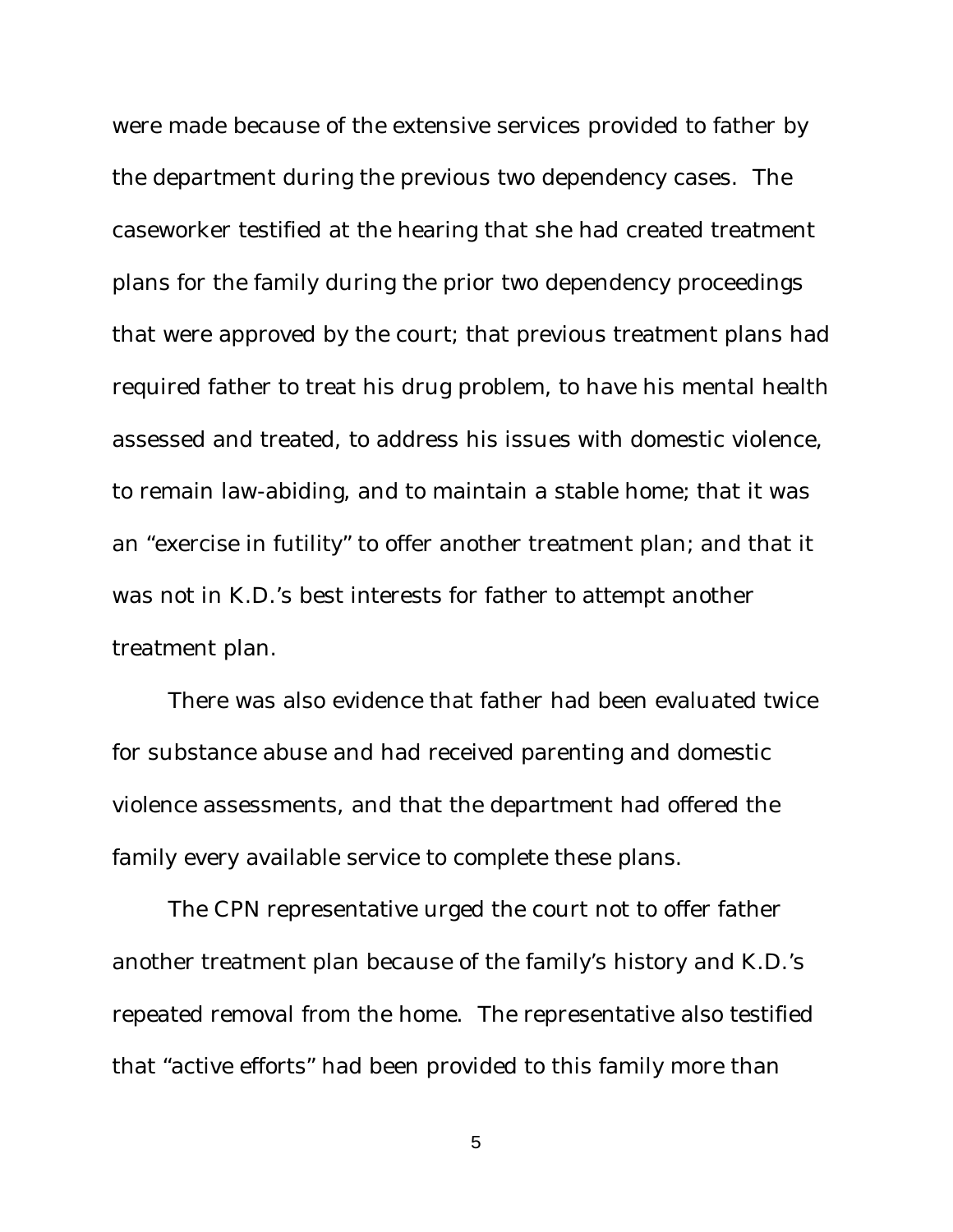once, but had failed to reunify the family.

We therefore conclude there is record support for the trial court's findings that "active efforts" were made in this case to reunite the family, as required by the ICWA, and that it would have been futile to offer additional services to father. Accordingly, we reject father's contention.

II.

Father next contends the termination of his parental rights must be reversed because there was no expert testimony that continued custody of the child by him would likely result in serious emotional or physical damage to the child, as required by the ICWA. Again, we disagree.

To terminate parental rights, the ICWA requires a court to find beyond a reasonable doubt, including by the testimony of "qualified expert witnesses," that continued custody of the child is likely to result in serious emotional or physical damage to the child. 25 U.S.C. § 1912(f).

The ICWA does not define "qualified expert witness." But the Guidelines for State Court, Indian Child Custody Proceedings, 44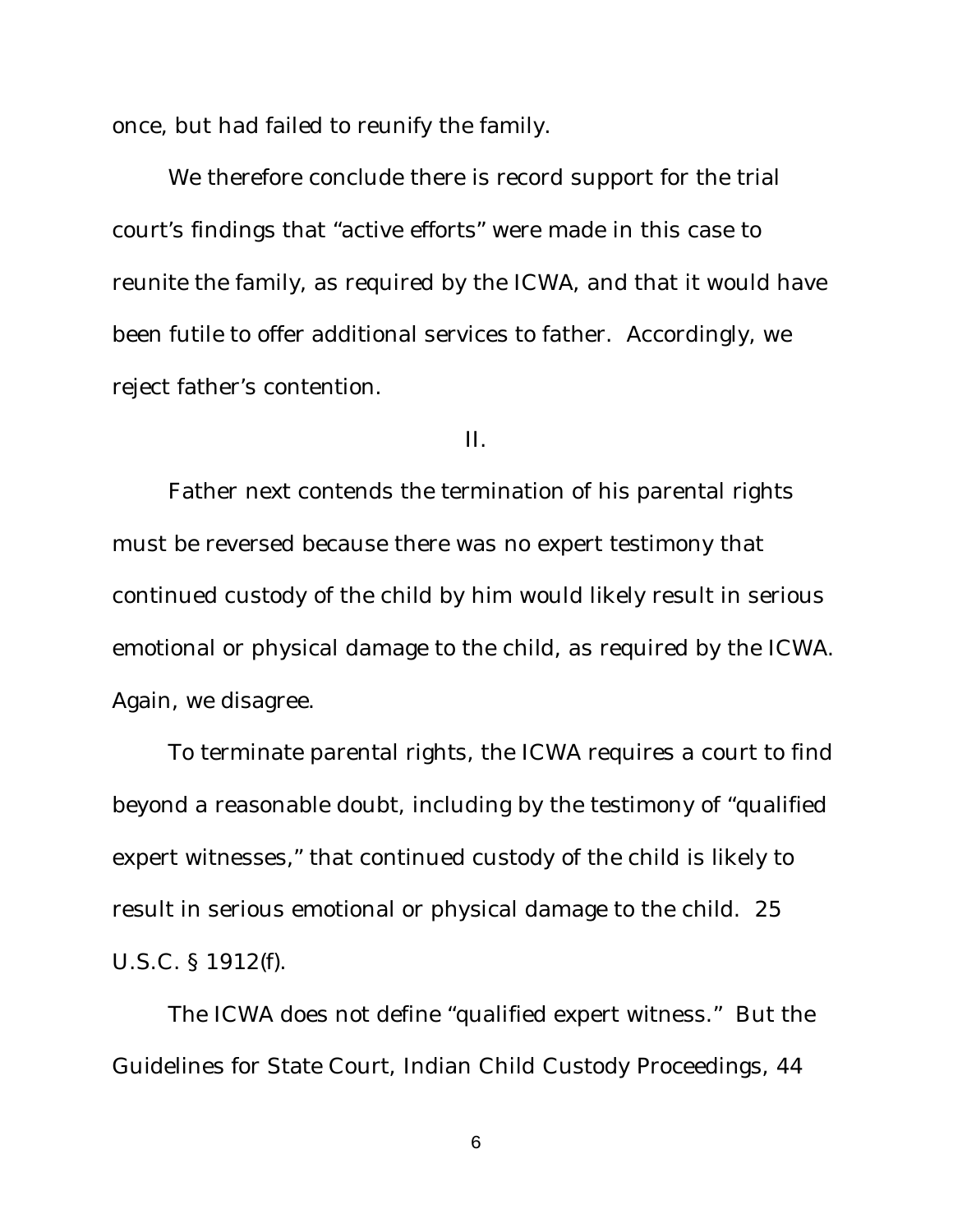Fed. Reg. 67,584 (Nov. 26, 1979)(Guidelines), promulgated by the Department of the Interior, state that a person may be an expert if he or she is a professional person having substantial education and experience in the area of his or her specialty. Guidelines, supra, 44 Fed. Reg. at 67,593; People in Interest of R.L., 961 P.2d 606 (Colo. App. 1998). Although the Guidelines are not binding, they are considered to be persuasive by state courts. B.H. v. People in Interest of X.H., 138 P.3d 299 (Colo. 2006).

The Guidelines suggest that persons most likely to meet the requirements for a qualified expert witness would possess special knowledge of Indian culture and society. However, such special knowledge is not required if termination is based on parental unfitness unrelated to Indian culture or society. Under those circumstances, it is sufficient if the witness has substantial education and experience in his or her area of specialty. People in Interest of A.N.W., 976 P.2d 365 (Colo. App. 1999); People in Interest of R.L., supra.

Here, the determination of unfitness supporting the termination was based on father's emotional illness, a consideration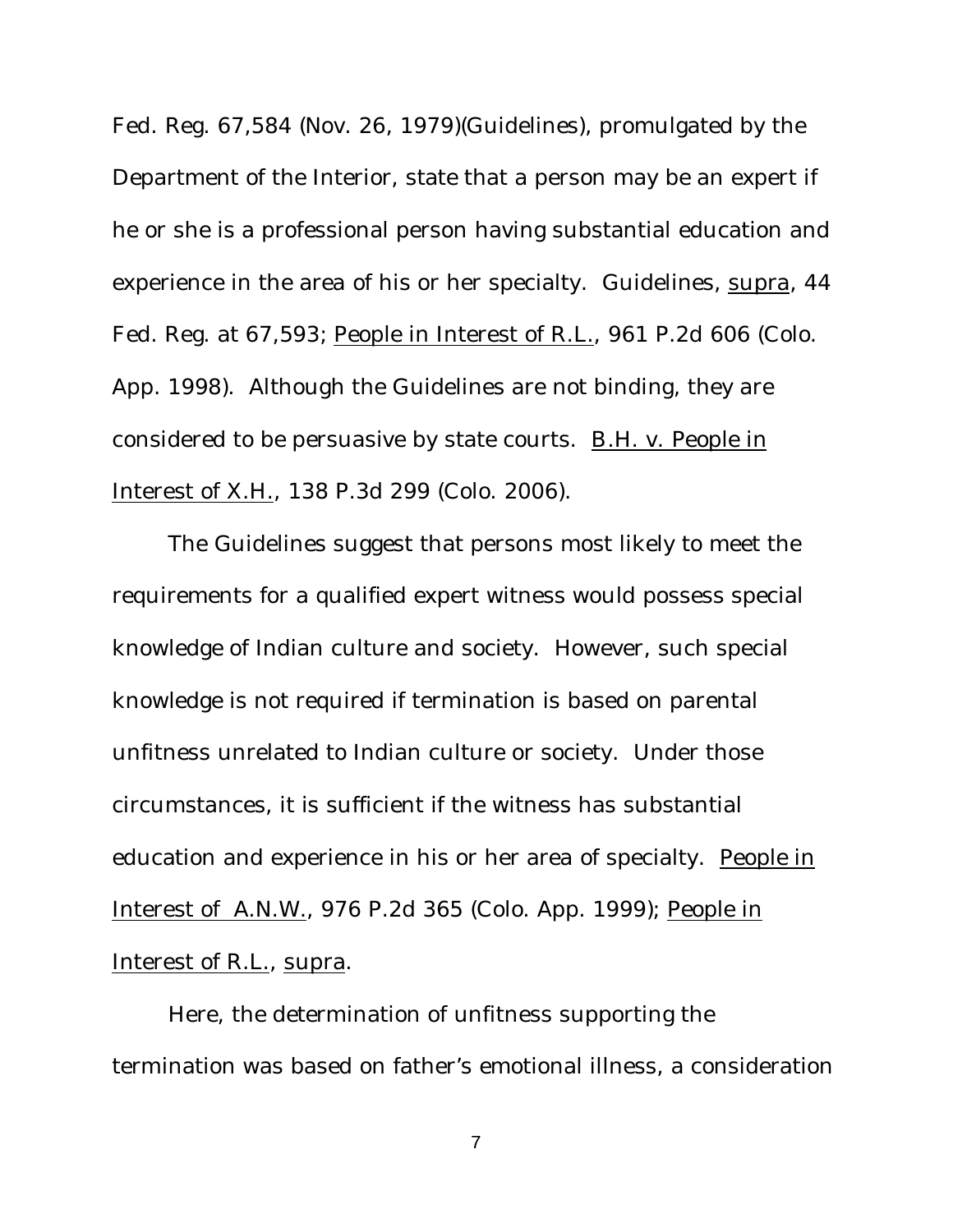that is culturally neutral. Thus, the witness qualified to testify as an expert pursuant to 25 U.S.C. § 1912(f) was not required to have special knowledge of Indian life. It was sufficient that she had substantial education and experience in the area of her specialty. See Guidelines, supra, 44 Fed. Reg. at 67,593; People in Interest of R.L., supra.

A parenting program therapist testified at trial that she had a bachelor's and master's degree in counseling psychology and was a licensed professional counselor in Colorado. The court found she was qualified to testify as an expert in child development and individual and family therapy.

The expert witness called in this case is a professional person with substantial education and experience in her speciality and could properly testify about culturally neutral reasons for termination of parental rights in accordance with the ICWA. See People in Interest of R.L., supra. Accordingly, we conclude her testimony that placing K.D. with father would likely result in serious emotional and physical damage is sufficient to support the findings necessary under the ICWA to terminate parental rights. See People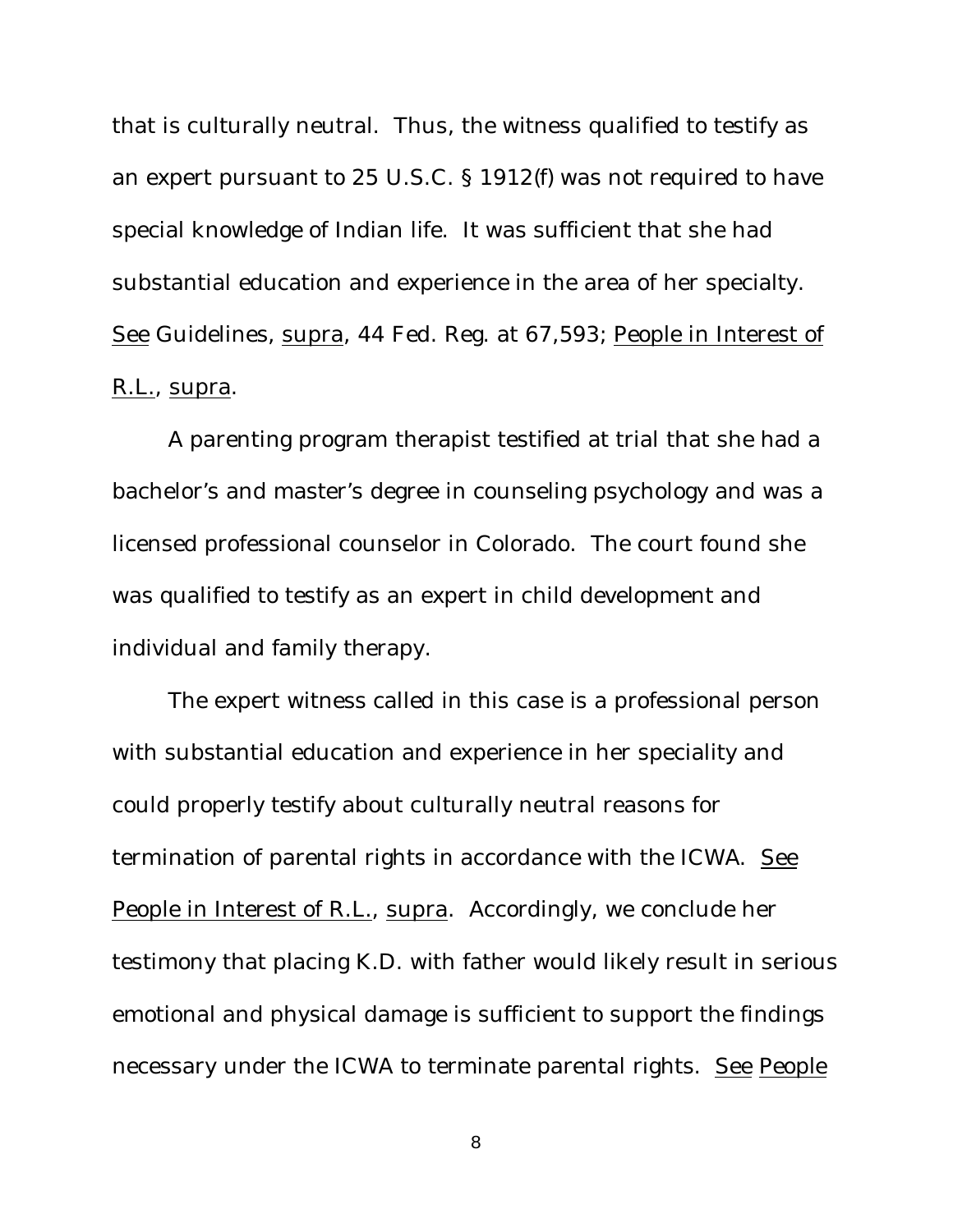## in Interest of R.L., supra.

III.

Father next contends the trial court erred in finding he had an emotional illness within the meaning of §§ 19-3-508(1)(e)(I) and 19- 3-604(1)(b), because the experts who testified about his emotional illness did not interview him. We are not persuaded.

Section 19-3-604(1)(b) provides that a trial court may terminate the parent-child legal relationship if clear and convincing evidence establishes an appropriate treatment plan cannot be devised to address the unfitness of the parent.

Among the bases for a finding of unfitness under the statute are "[e]motional illness, mental illness, or mental deficiency of the parent of such duration or nature as to render the parent unlikely within a reasonable time to care for the ongoing physical, mental, and emotional needs and conditions of the child." Section 19-3- 604(1)(b)(I), C.R.S. 2006; see People in Interest of C.S.M., 805 P.2d 1129 (Colo. App. 1990).

We view it as significant that the General Assembly used both "emotional illness" and "mental illness" in the text of § 19-3-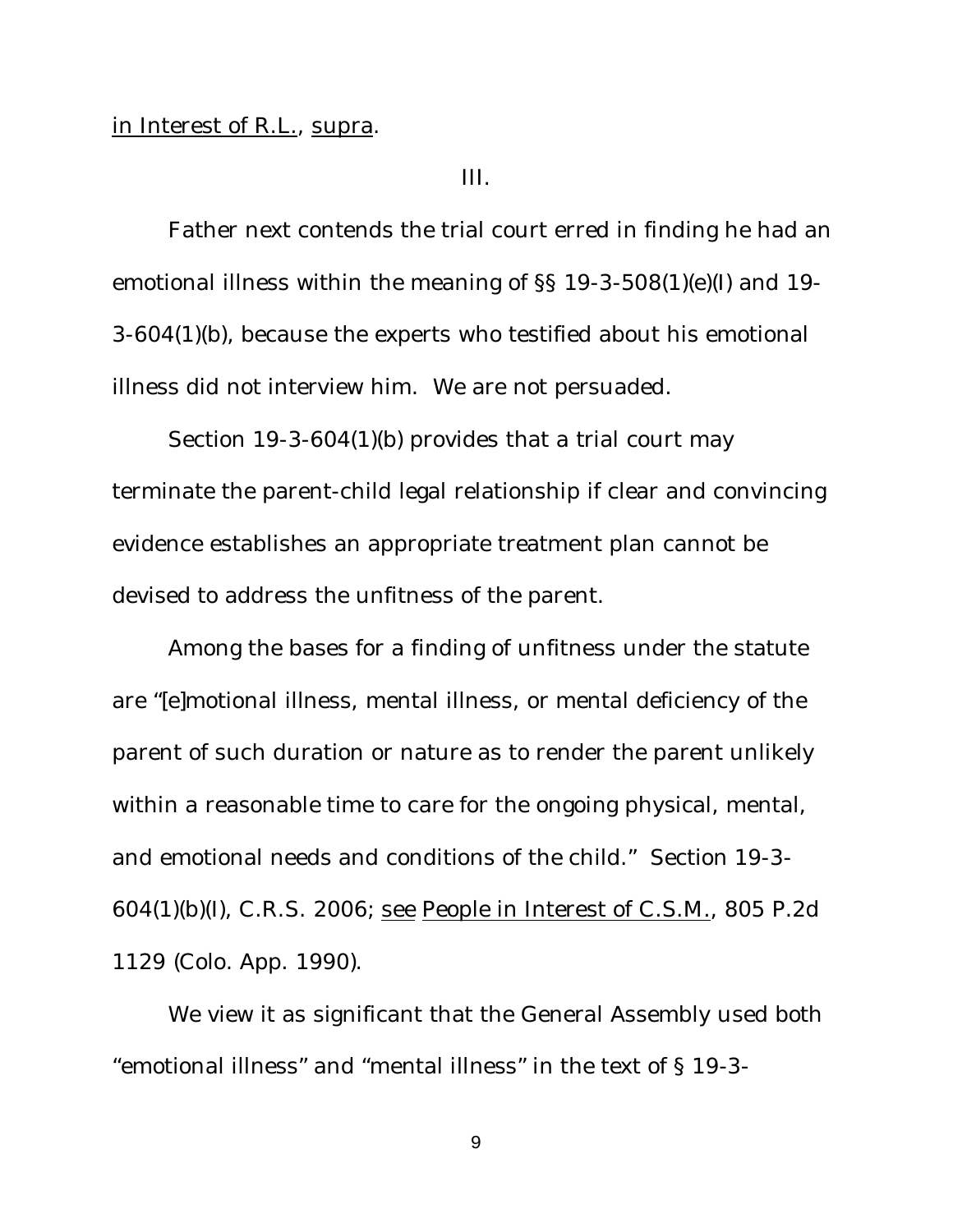604(1)(b)(I), thus suggesting they are to be given different meanings. Contrary to father's contention, the term "emotional illness" does not require a showing that he has been diagnosed with schizophrenia, psychosis, or manic depression. It is sufficient that there was evidence he has longstanding emotional conditions that render him unable to provide for the needs of his child. See People in Interest of S.J.C., 776 P.2d 1103 (Colo. 1989).

Here, the trial court found father had an emotional illness within the meaning of  $\S$  19-3-604(1)(b)(I). This finding was supported by the testimony of the therapist, who stated that, as part of her professional duties, she performed diagnoses. She explained that to diagnose a personality disorder, she would consider a person's history, pattern of behavior, and interactions.

The therapist testified that father had a personality disorder, but that she could not determine without further information whether it was an antisocial or a narcissistic personality disorder. The therapist explained that father suffered from a broad range of emotional impairments, as evidenced by his limited range of emotion and affect, his lack of parental empathy, and his projection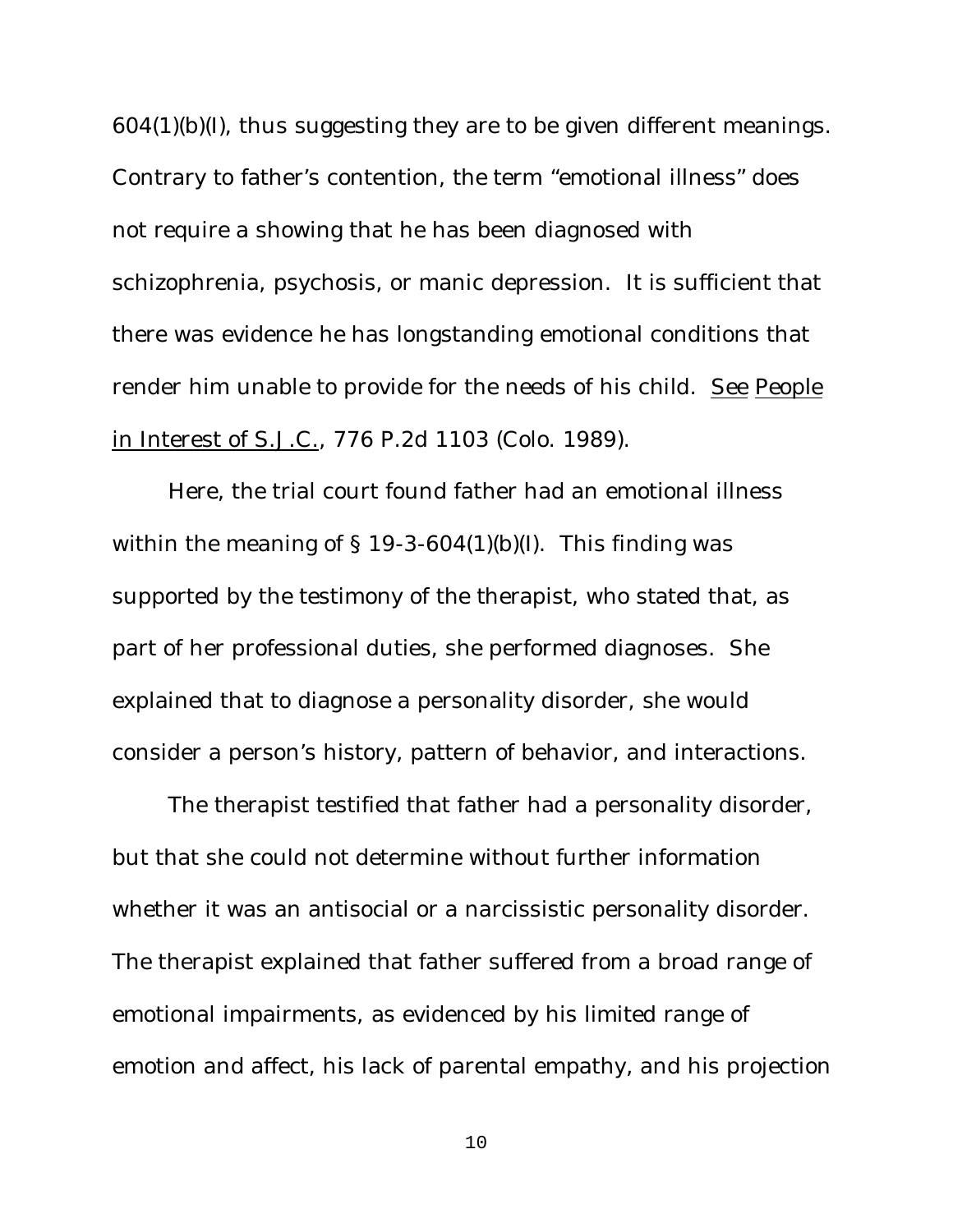of his feelings onto K.D. She further testified that he was unable to learn from his mistakes, change his lifestyle, or moderate his criminal behavior or substance abuse, and that he had established the pattern of behavior critical for a diagnosis of a personality disorder by having K.D. removed from his custody three times.

The therapist further testified that father did not consider or understand the impact of his behavior on K.D, nor was he able to put aside his own wants and needs to focus on K.D. According to the therapist, father was unable to stay away from drugs and criminal activity to keep the child safe.

She also testified that she had assessed father during the 2004 case, and that, although she was unable to interview him in the instant proceedings -- presumably because he was incarcerated out of state -- she had updated her assessment of him.

Relying on People in Interest of S.J.C., supra, father contends his substance abuse could not constitute a basis for finding he has an emotional illness because there is a distinction between alcohol abuse and emotional illness. However, the court in S.J.C. drew no distinction between a personality disorder and alcohol abuse. To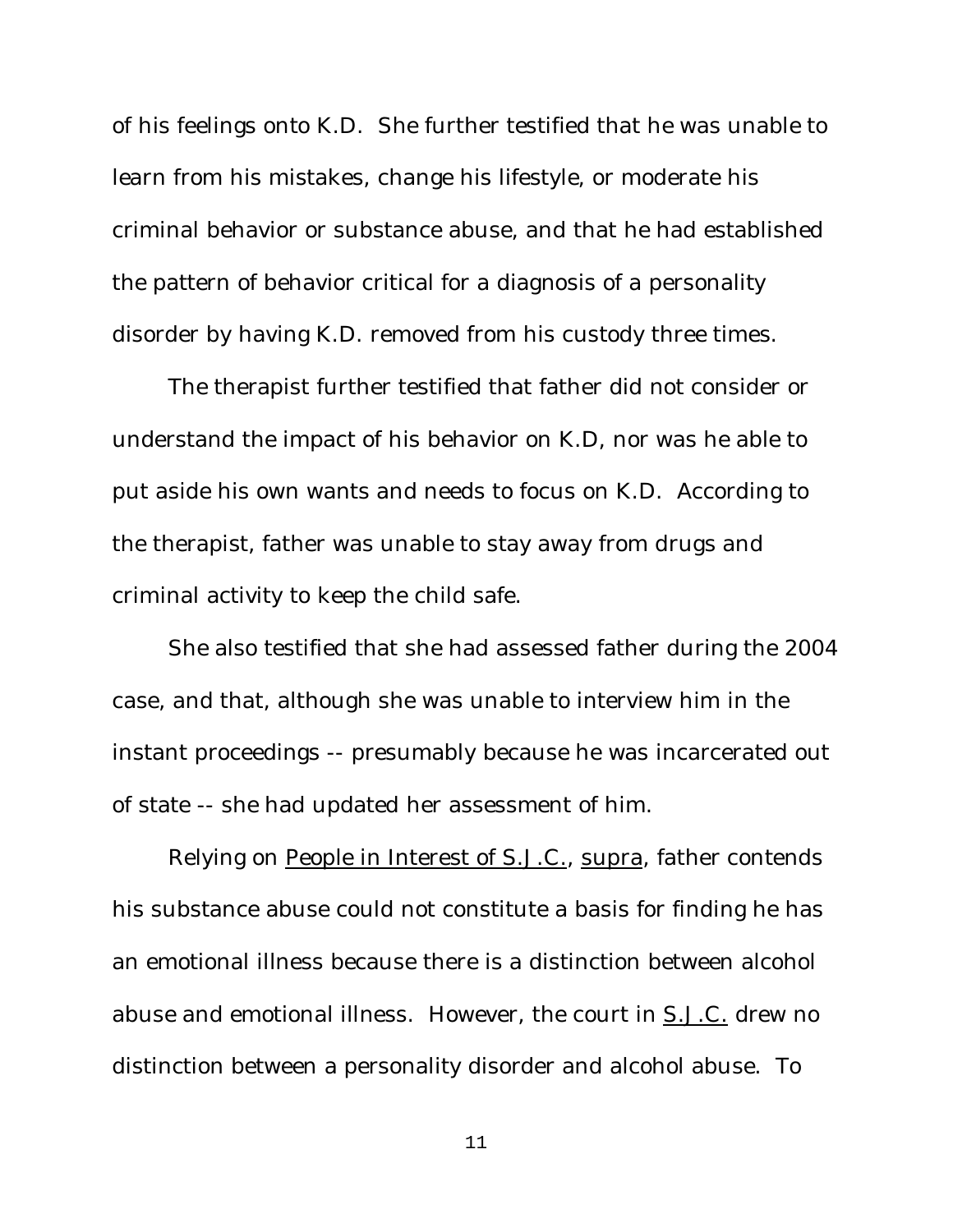the contrary, the supreme court there concluded that a parent's conduct, including his substance abuse, fell within the "core meaning" of emotional illness. People in Interest of S.J.C., supra, 776 P.2d at 1107. In any event, the trial court's findings here were not based solely on father's substance abuse. They were also based on his personality disorder.

We therefore conclude the record supports the trial court's finding that father had an emotional illness. Accordingly, the trial court did not err in terminating his parental rights. See People in Interest of C.A.K., 652 P.2d 603 (Colo. 1982).

## IV.

Relying on § 19-3-604(1)(b) and (c), C.R.S. 2006, father next contends the trial court erred in finding he was unfit. However, we do not address his contention under § 19-3-604(1)(c), because the court made no findings under that section. We also do not address his argument that the court erred in finding he was unfit under § 19-3-604(1)(b), because the record supports the finding that father was unfit because of an emotional illness, see § 19-3-604(1)(b)(I), and that no appropriate treatment plan could be devised to address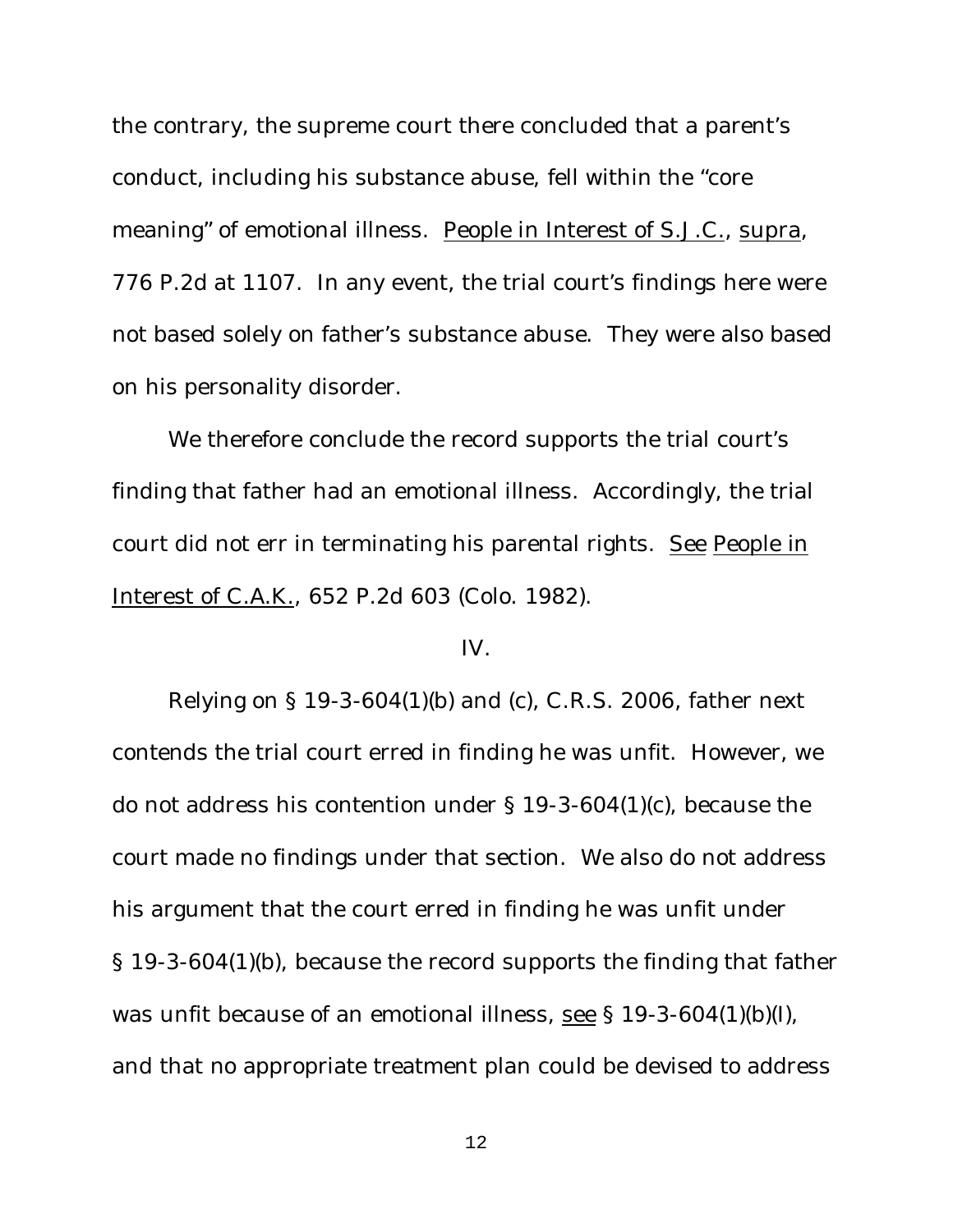his illness.

V.

Father next contends the trial court erred in finding there was no less drastic alternative to termination of parental rights and concluding that termination was in K.D.'s best interests. We disagree.

Implicit in the statutory scheme for termination set forth in § 19-3-604(1), C.R.S. 2006, is a requirement that the trial court consider and eliminate less drastic alternatives before entering an order of termination. People in Interest of D.B-J., 89 P.3d 530 (Colo. App. 2004). In considering less drastic alternatives, the court must give primary consideration to the physical, mental, and emotional conditions and needs of the child. Section 19-3-604(3), C.R.S. 2006.

Long-term or permanent placement may not be appropriate when it does not provide adequate permanence or otherwise meet the child's needs. People in Interest of T.E.M., 124 P.3d 905 (Colo. App. 2005).

Here, the caseworker recommended that K.D. be placed with